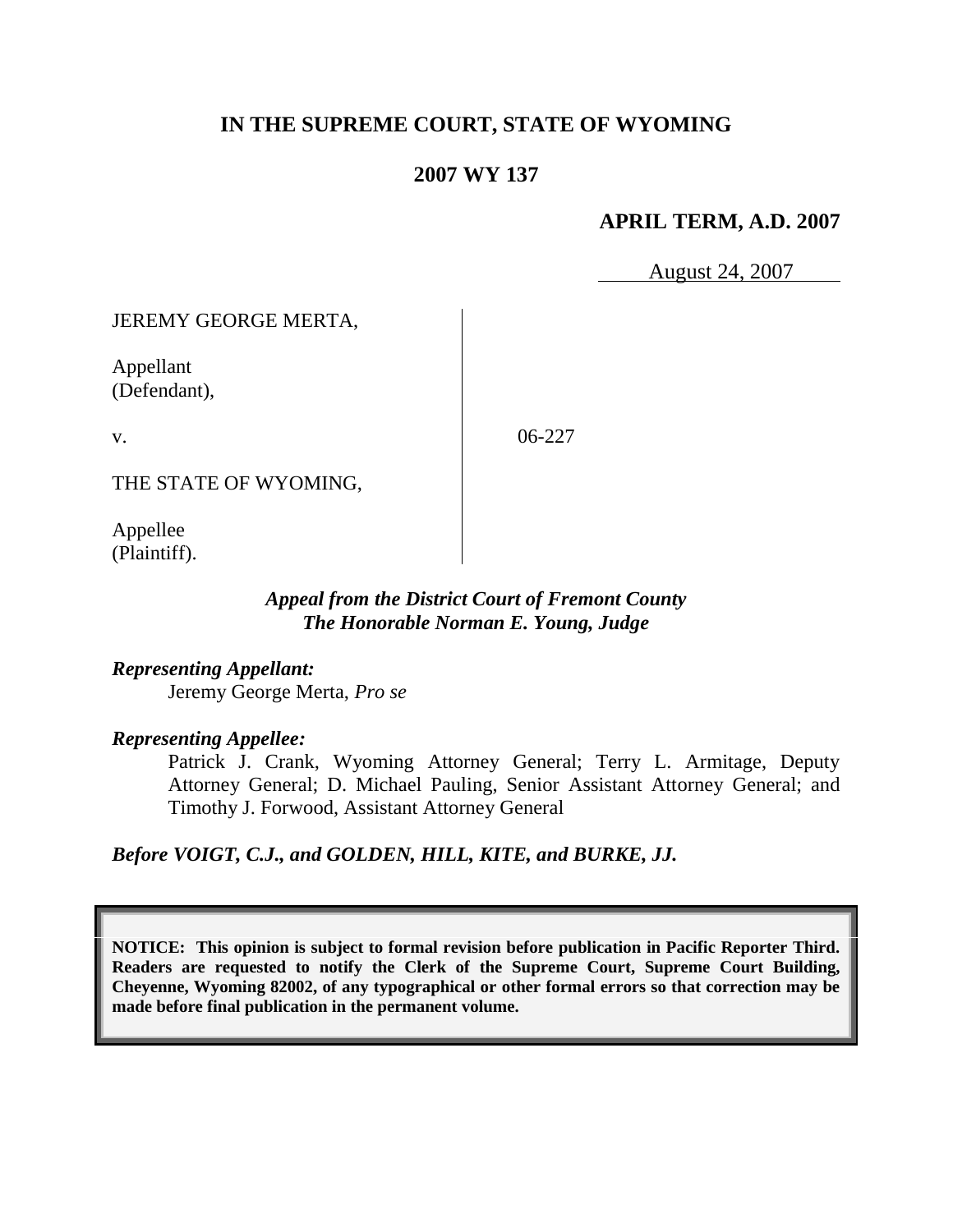#### **HILL, Justice.**

[¶1] Appellant, Jeremy George Merta (Merta), challenges orders of the district court that denied his motions to modify his sentence and/or to correct an illegal sentence. W.R.Cr.P. 35(a) ("The court may correct an illegal sentence at any time."). Merta asserts that his sentence is "illegal" because he was not given proper credit for all time served in jail prior to the imposition of sentence. We will affirm.

#### **ISSUE**

[¶2] Merta states this issue:

The trial court failed to grant this defendant all pre-sentence credit for time served in the county jail, and failed to award this defendant pre-sentence credit for time waiting in county jail for transfer to Wyoming DOC [Department of Corrections], that the Wyoming DOC did not credit this defendant with the correct amount of time off his minimum and maximum sentences, and did not credit this defendant the time waiting in county jail to be transferred to the Wyoming DOC.

The State rephrases the issue as:

The trial court denied [Merta's] motion to correct illegal sentence, finding he was properly credited for his time served. Was that denial an abuse of the district court's discretion?

### **FACTS AND PROCEEDINGS**

[¶3] In support of his assertions, Merta apparently relies almost entirely on his memory, rather than pertinent documentation. We have, at best, a skimpy record upon which to base our review. The record reflects that Merta's sentence was first imposed on February 16, 2001, for the felony of possession with intent to deliver a controlled substance (methamphetamine). Sentence was imposed prior to the completion of a presentence report as provided for in W.R.Cr.P.  $32(a)(1)$ . He was sentenced to a term of three to six years with credit for 26 days "previously served off his minimum and maximum sentence." That document also indicates that Merta served 89 days on Counts 2 and 3 (misdemeanor interference with a police officer and reckless endangering). It is unclear from the record exactly what happened to Merta after he was sentenced, but he was recommended for admission into the Boot Camp Program. The post-sentence report was filed in the district court on April 17, 2001. Merta did not appeal from this judgment and sentence, and as a result no transcript of the proceedings was prepared for an appeal.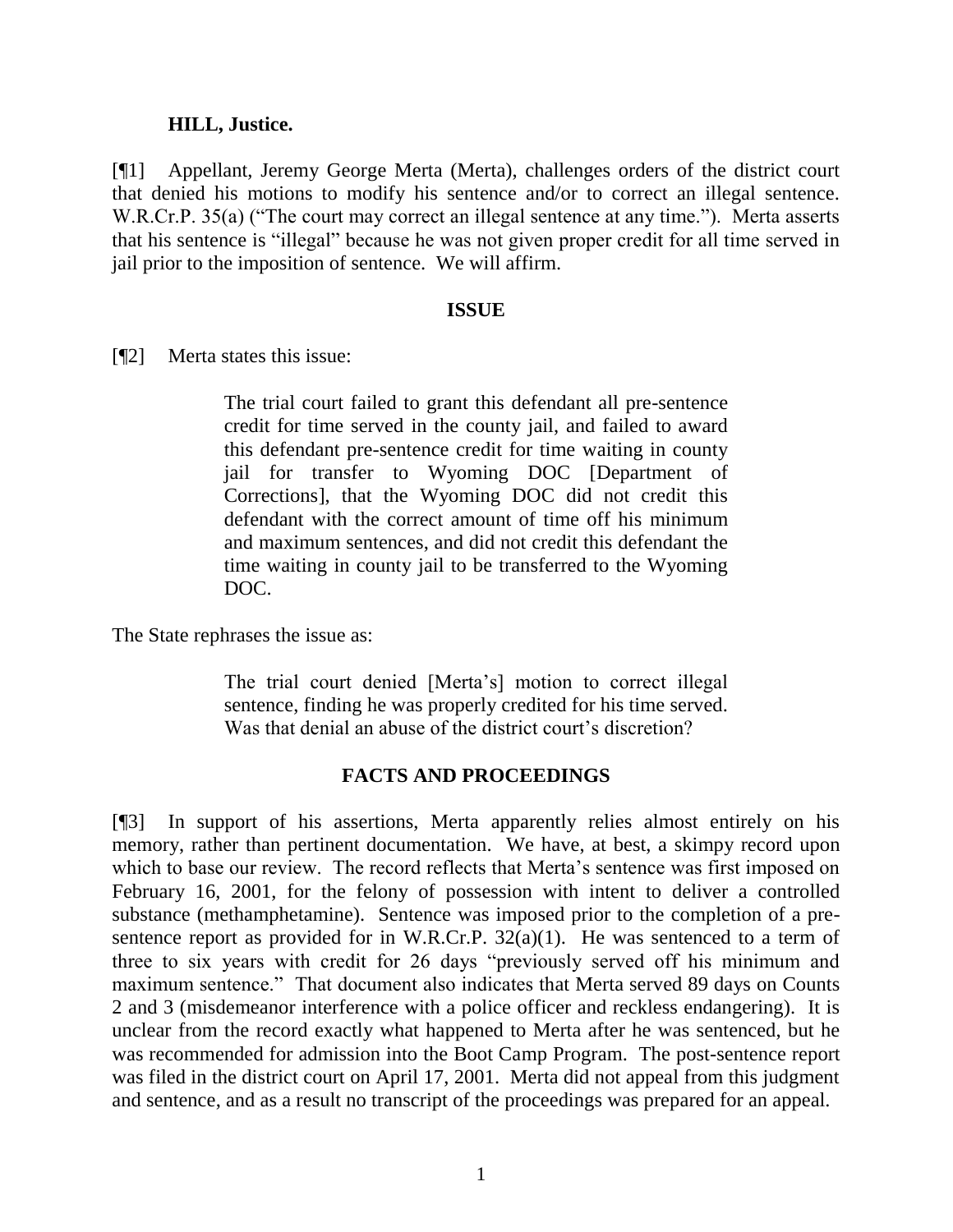[¶4] Merta appears to have successfully completed Boot Camp on July 16, 2001. Shortly thereafter, Merta filed a motion for a reduction of sentence. The district court suspended the balance of Merta's jail term and placed him on six years of probation. That order was entered on July 25, 2001. No mention is made of credit for pre-sentence confinement in that order. No appeal was taken from that order, and no transcript of the proceedings was prepared.

[¶5] On October 18, 2004, the prosecuting attorney filed a petition to revoke Merta's probation based upon Merta being cited for two charges of driving while under the influence of alcohol and one charge of driving while under suspension. A transcript of the initial hearing was prepared and appears in the record. That transcript does not shed any light on the issues raised in this appeal. On February 28, 2005, after a dispositional hearing on that matter, the district court revoked Merta's probation, suspended imposition of sentence and again placed him on six years of supervised probation. In that order, the district court gave Merta 193 days of credit against his minimum and maximum sentences. This included the time he spent in Boot Camp, as well as the 26 days credited in the district court's February 16, 2001 order. Merta did not appeal that order either, and no transcript of the dispositional hearing was prepared.

[¶6] On August 29, 2005, the prosecutor again petitioned the district court to revoke Merta's probation, this time for consuming alcohol and methamphetamine on several occasions, thus violating the terms of his probation. By order entered on December 29, 2005, the district court revoked Merta's probation, imposed the original sentence of three to six years of imprisonment, and credited Merta for 250 days of time served off his minimum and maximum sentences. The 250 days included the 193 noted immediately above, as well as 57 days of jail time served immediately prior to the imposition of the instant sentence. The record does include a transcript of the hearing associated with this disposition and, therein, the district court states that Merta "will be given credit for 250 days of presentence confinement against both the minimum and the maximum terms of imprisonment." Merta did not appeal from this order either.

[¶7] On March 16, 2006, Merta filed a motion for amendment/modification of sentence. A hearing was held on this motion on May 18, 2006. In this proceeding, as well as all of the other the proceedings outlined above, Merta was represented by counsel. At this hearing, Merta's counsel recited that Merta had been properly credited for 250 days of presentence incarceration and he had served 210 days in prison at that point (a total of 460 days of confinement). Merta did not express a concern that he had not been given enough credit for pre-sentence confinement at the hearing. In response to this motion, on June 5, 2006, the district court reduced Merta's prison term from three to six years, down to two and one-half years to six years. Merta did not appeal this order.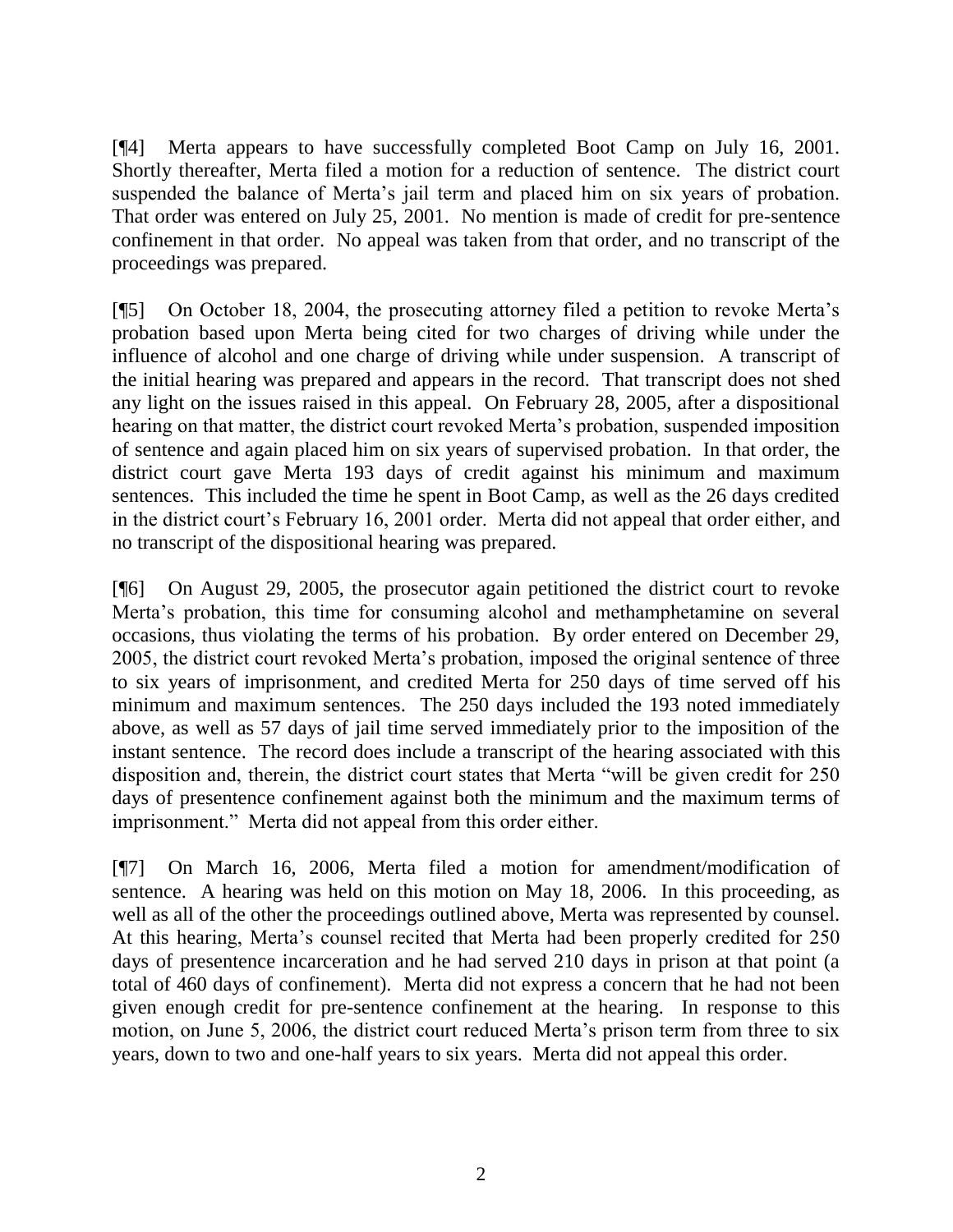[¶8] On June 14, 2006, Merta filed a *pro se* motion for amended judgment and sentence, and on July 17, 2006, he filed a motion to correct an illegal sentence. In these papers, Merta complained for the first time that he was entitled to additional credit for time served. Merta did not differentiate between time served pre-sentence for the instant crime and time served post-sentence, or time spent in jail for reasons other than the original crime. Merta also includes a claim that the Wyoming Department of Corrections has erred in its computation of his time served. By orders entered on August 30, 2006, the district court denied Merta's motions. On September 19, 2006, Merta filed a notice of appeal, seeking review of those orders. From the record extant, it would appear at this juncture that Merta has completed serving all of the time he was required to serve under his reduced two and one-half to six year sentence, and the issues raised may, in some senses, be of academic interest only.

#### **DISCUSSION**

[¶9] In *Renfro v. State*, 785 P.2d 491, 498-99 (Wyo. 1990) (some citations and some footnotes omitted) we held (after stating what the rules were for sentences that were imposed before the date of that decision):

> Credit will be automatically granted for presentence incarceration time on all sentences. We will presume that in imposing the stated sentence, the trial court, in its exercise of discretion, considered presentence confinement. Consequently, without regard for what is or is not stated in the sentence, credit for presentence confinement will be applied to reduce the length of remaining incarceration under the sentence. As long as the maximum and minimum terms remain within statutory limits, discretion of the trial court continues to establish the periods which obviously include recognition of presentence confinement.

> We adopt the goal of the American Bar Association Standards for Criminal Justice for "the purpose \* \* \* to end \* \* \* technical distinctions by granting a comprehensive credit that treats all periods of confinement attributable to the underlying criminal transaction as equivalent, no matter what label is attached to such incarceration. To this end, [we would] require[ ] the credit to be offset against both the minimum and maximum terms imposed, \* \* \*." III ABA Standards for Criminal Justice 18.310 (2d ed. 1980). (FN10)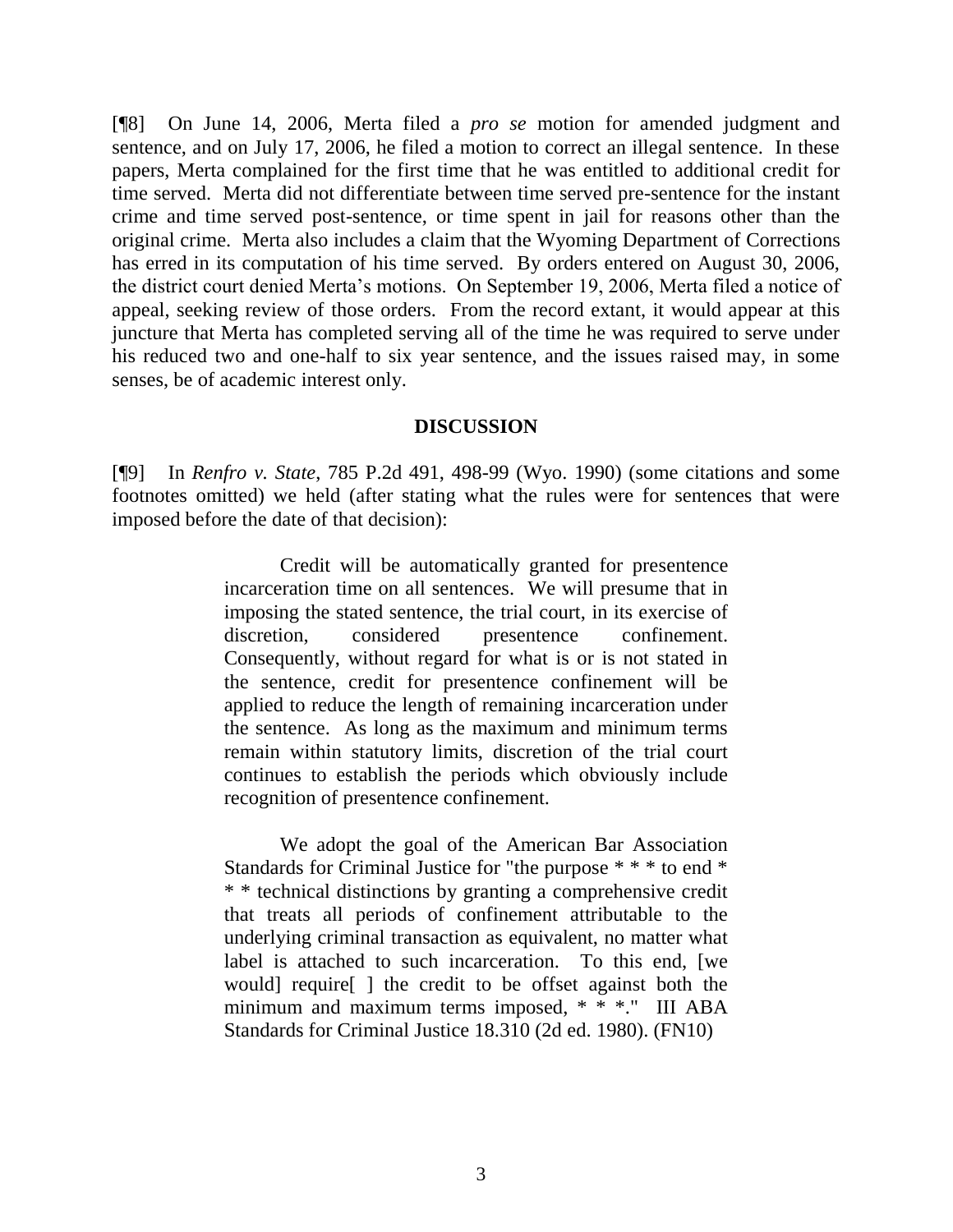This resolution provides certainty of result, clarity of rules, and preservation of equal protection of constitutional interests….

(FN10.) In result, we would follow generally the standard developed by III ABA Standards for Criminal Justice, *supra*, at 18.307-08:

### **Standard 18-4.7. Credit for pretrial confinement**

(a) Credit against the maximum term and any minimum term should be given to a defendant for all time spent in custody as a result of the criminal charge for which a prison sentence is imposed or as a result of the conduct on which such a charge is based. This should specifically include credit for time spent in custody prior to trial, during trial, pending sentence, pending the resolution of an appeal, and prior to arrival at the institution to which the defendant has been committed.

(b) Credit against the maximum term and any minimum term should be given to a defendant for all time spent in custody under a prior sentence if the defendant is later reprosecuted and resentenced for the same offense or for another offense based on the same conduct. In the case of such a reprosecution, this should include credit in accordance with paragraph (a) for all time spent in custody as a result of both the original charge and any subsequent charge for the same offense or for another offense based on the same conduct.

(c) If a defendant is serving multiple sentences, and if one of the sentences is set aside as the result of direct or collateral attack, credit against the maximum term and any minimum term of the remaining sentences should be given for all time served since the commission of the offenses on which the sentences were based.

(d) If the defendant is arrested on one charge and later prosecuted on another charge growing out of conduct which occurred prior to arrest, credit against the maximum term and any minimum term of any sentence resulting from such prosecution should be given for all time spent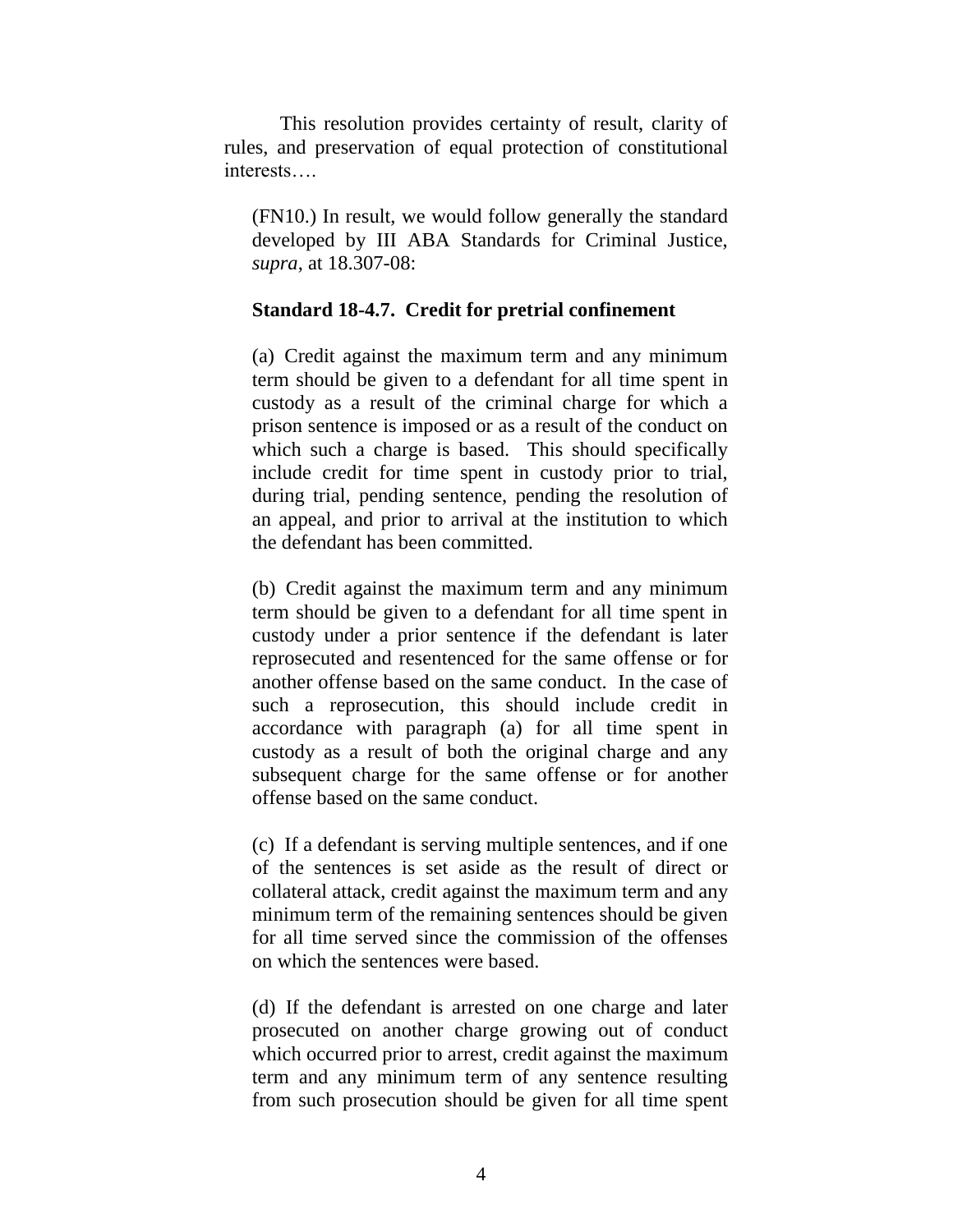in custody under the former charge which has not been credited against another sentence.

(e) To avoid ambiguities, the award of credit for pretrial incarceration should be automatic and mechanical, and affirmative action by the sentencing court should be unnecessary. A procedure consistent with this principle is specified in standard 18-6.8.

(f) The policies of sentencing authorities and those of other agencies empowered to determine the date of actual release should be carefully coordinated in the area of sentencing credit to achieve consistency of application and the abolition of any distinction between pretrial and posttrial confinement. In particular, where the agency administering early release employs guidelines to determine the presumptive date of such release, credit for pretrial confinement should also be given against such presumptive term. To the extent that full integration of policies respecting sentencing credit is not achieved, the sentencing court should make corresponding adjustments in the sentence it imposes to ensure that the defendant who is confined before trial receives full credit therefor.

(g) These standards do not address the question of whether credit should be given against the maximum term for good conduct within the correctional institution or for compliance with institutional rules.

Standard 18-6.8 provides:

#### **Procedure for awarding credit**

The credit required by standard 18-4.7 should be awarded in the following manner:

(a) The parties should communicate to the court at the time of sentencing the facts upon which credit for time served prior to sentencing will be based;

(b) The court should inform the defendant at the time of sentencing of the defendant's status on the issue of credit for time previously served;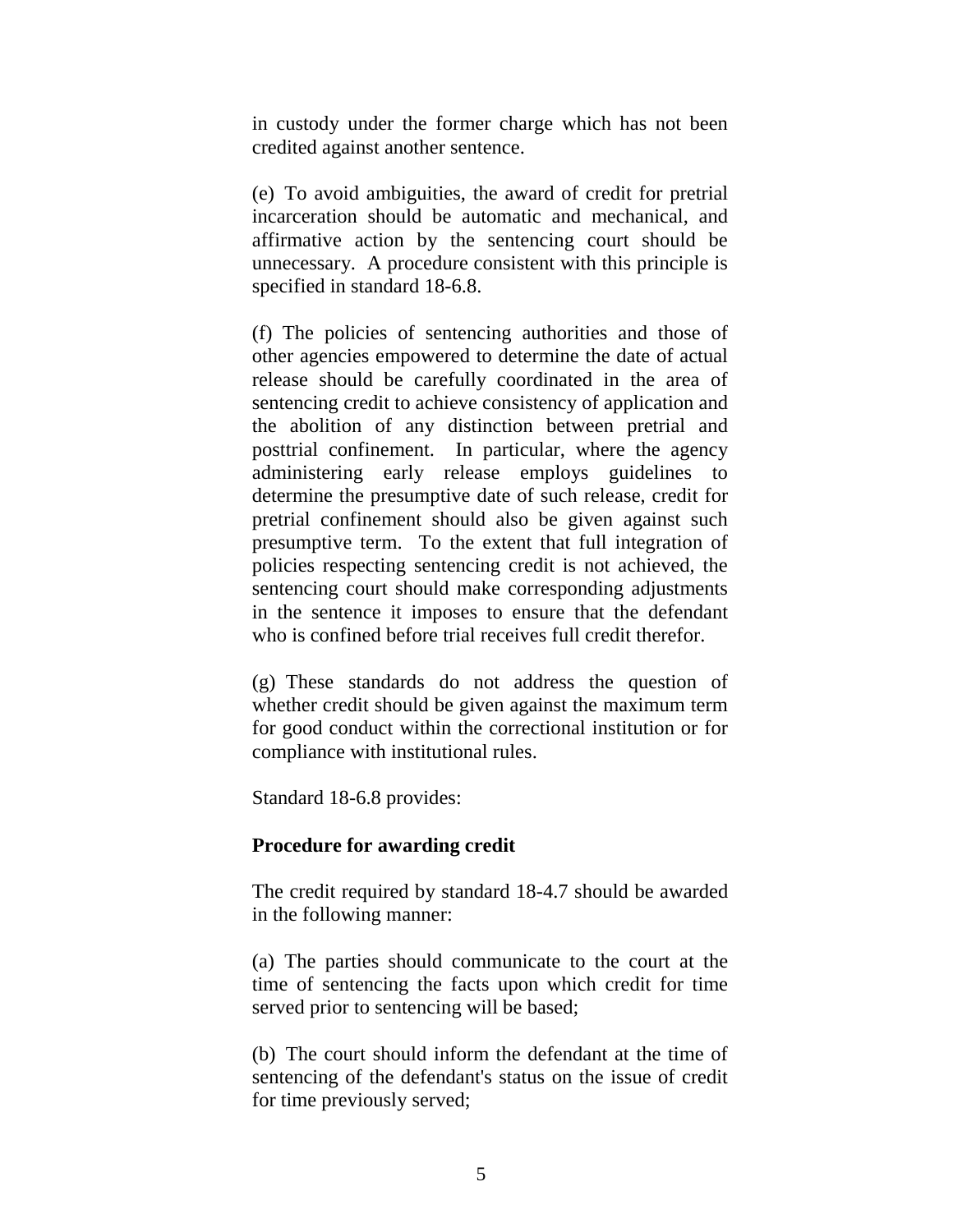(c) The court should assure that the record accurately reflects the facts upon which credit for time served prior to sentencing will be computed, but, to avoid possible ambiguities, the court should not itself award such credit or otherwise reduce the sentence for time served;

(d) The custodian should communicate to the prison authorities at the time the defendant is delivered for commitment the amount of time spent in custody since the imposition of sentence;

(e) The credit to be awarded against the sentence should be computed by the prison authorities as soon as practicable and automatically awarded;

(f) The prison authorities should inform the defendant of his or her status as soon as practicable; and

(g) The defendant should be afforded an avenue of postconviction review for the prompt disposition of questions which may arise as to the amount of credit which should have been awarded.

Id. at 18.491-92.

[¶10] We have continued to recognize that a sentence that does not include proper credit for presentence incarceration is illegal. *Manes v. State*, 2007 WY 6, ¶ 8, 150 P.3d 179, 181 (citing *Gomez v. State*, 2004 WY 15, ¶ 18, 85 P.3d 417, 421 (Wyo. 2004) and *Smith v. State*, 988 P.2d 39, 40 (Wyo. 1999)). In *Smith* we held:

> A sentence which does not include proper credit for presentence incarceration is illegal. *Smith v. State*, 932 P.2d 1281, 1282 (Wyo.1997). A criminal defendant is entitled to credit against his sentence for the time he was incarcerated prior to sentencing, provided that the confinement was due to his inability and failure to post bond on the offense for which he was awaiting disposition. *Meek v. State*, 956 P.2d 357, 358 (Wyo.1998); *Renfro v. State*, 785 P.2d 491, 498 (Wyo.1990). The purpose of this rule is to provide equal protection to defendants who are unable to post bond because of their indigence. *Renfro*, 785 P.2d at 497-98. A defendant is not, however, entitled to credit for the time that he spent in